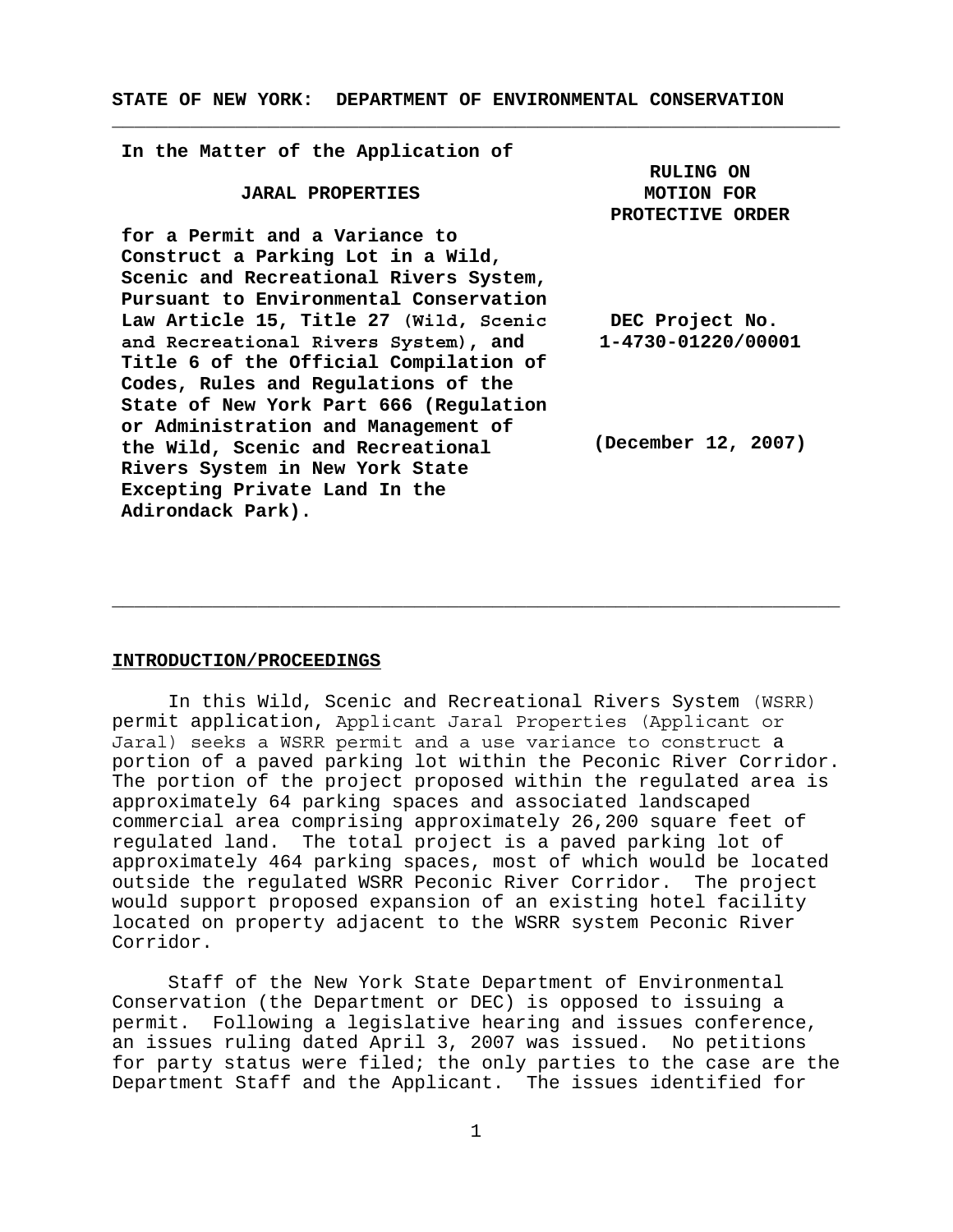adjudication are whether the project complies with the permitting standards (6 NYCRR 666.8) and use guidelines (6 NYCRR 666.13) and in addition, whether Applicant's project complies with the use variance standards (6 NYCRR 666.9). Presumably, because Applicant acknowledges that the project does not comply with the permitting standards and use guidelines, the adjudicatory hearing will focus upon whether Applicant's project complies with the use variance standards of subdivision 666.9(a).

Following the issues conference, at the Applicant's request, the matter was adjourned without date to allow for further discovery. Applicant filed a discovery request dated January 30, 2007. By letter dated September 7, 2007, Applicant explained that Department Staff had not responded to the discovery request (nor to a prior demand dated December 20, 2006). Applicant requested an order requiring Department Staff to comply with the request for discovery. (Only the January 30, 2007 discovery request was filed with the Office of Hearings and Mediation Services).

In a September 24, 2007 telephone conference, I accepted Department Staff's representation that the Department's Region 1 Counsel's Office never received the discovery request. In addition, Department Staff requested an opportunity to file a motion for protective order. A schedule for further filings was agreed upon and those filings were received in a timely manner.

The filings are summarized as follows. Applicant filed a two-page Notice for Discovery and Inspection, dated January 30, 2007. In response, Department Staff filed a Notice of Motion and Motion for Protective Order (the Motion), executed by Kari E. Wilkinson, Assistant Regional Attorney (both dated October 15, 2007). Applicant then filed an Affirmation in Opposition to the Department Staff motion (dated October 20, 2007). Finally, Department Staff filed a Reply to the Affirmation in Opposition (dated October 24, 2007).

#### **DISCUSSION**

Ultimately, a determination whether to grant or deny this WSRR permit application necessarily focuses on whether this Applicant has demonstrated compliance with the statutory and regulatory requirements of ECL article 15, title 27 and 6 NYCRR part 666, which is the proper subject of this permit hearing. This is a site specific analysis. Evidence of issuance of permits or variances (or denial of permits or variances) for other properties will be of secondary importance (at best), and likely not relevant to determining compliance with the statutory and regulatory requirements of the WSRR program.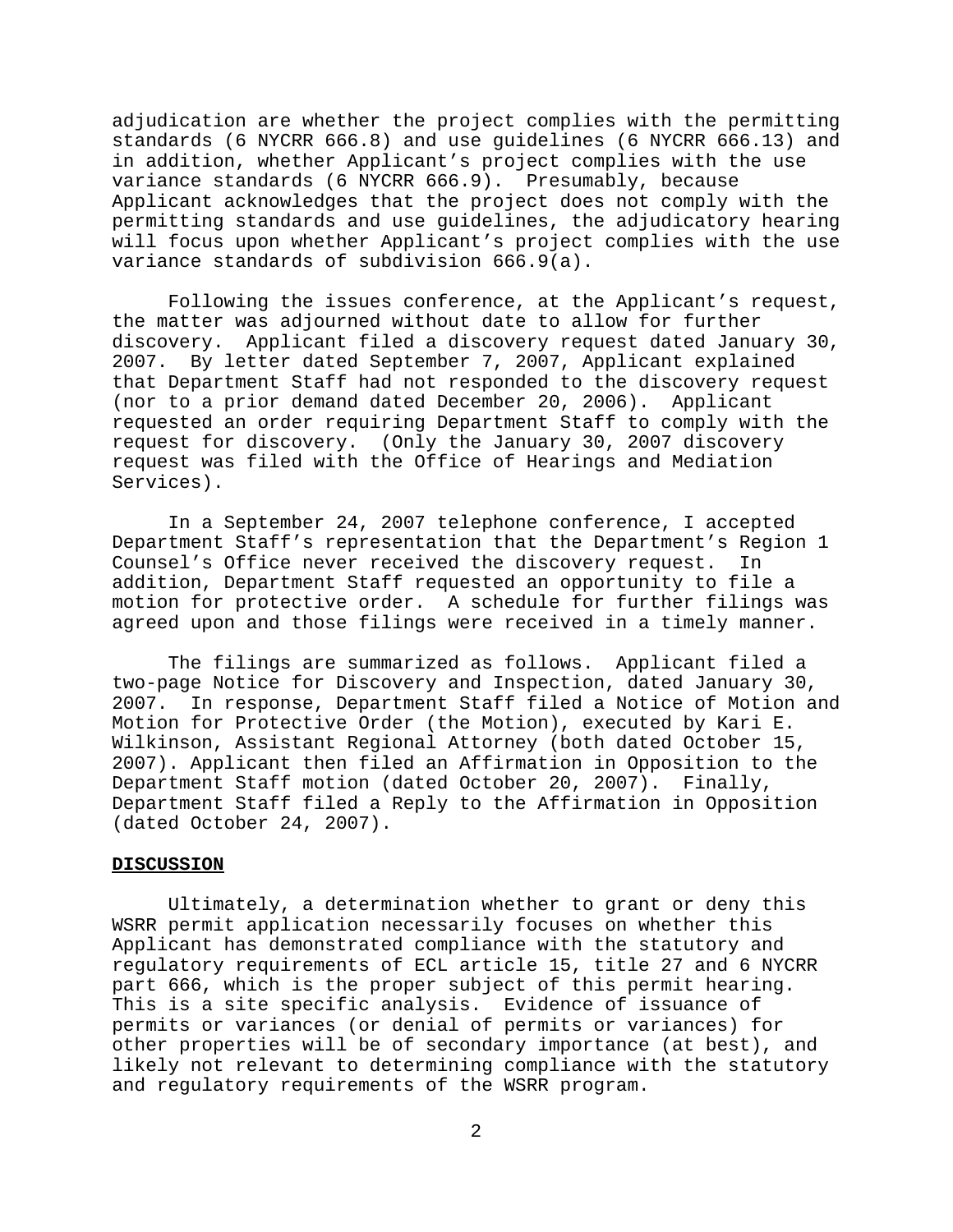Section 624.7(b) of 6 NYCRR provides for discovery in Departmental permit hearings following an issues conference, generally in conformance with the provisions of the New York Civil Practice Law and Rules (CPLR).

Department Staff contends that compliance with this discovery request would overburden staff resources, that the discovery request is overbroad and vague and that, in balancing the respective parties' interests, disclosure would be more harmful to the interests of the government that the interests of the Applicant in obtaining disclosure.

Applicant responds that it paid approximately one million dollars for the small parcel of land at issue, and seeks to locate only 64 parking spaces on the parcel. Without these parking spaces, Applicant contends, it will not be able to further develop the adjoining hotel resulting in a loss of millions of dollars for Applicant.

Following is a discussion of Department Staff's opposition to the discovery request and the Applicant's response.

# Paragraphs 1(a) through (c)

In discovery request paragraph #1, Applicant requests:

"(1) The names, addresses and position of employ of all witnesses known to the Department of Environmental Conservation's representatives who:

(a) Have knowledge of the enforcement of the Wild, Scenic and Recreational River Act within the Peconic Bay [*sic*] Corridor.

(b) Any and all individuals who performed inspections of any property for the purposes of an application pertaining to the Wild, Scenic and Recreational Rivers Act within the Peconic Bay [*sic*] Corridor from 1990 to present.

(c) Any and all individuals who had any discussions, correspondence, conversations or contact with the current application by the Applicant, Jaral Properties."

Department Staff contends that this first discovery request is overbroad and irrelevant to the matters at issue in this WSRR permit hearing. Department Staff, citing *Konrad v 136 East 64th Corporation,* 209 AD2d 228 (1<sup>st</sup> Dept. 1994), contends that document requests "must be relevant, describe documents with 'reasonable particularity,' not impose an undue burden and not represent a 'fishing expedition.'" *See also, Alpha Funding Group*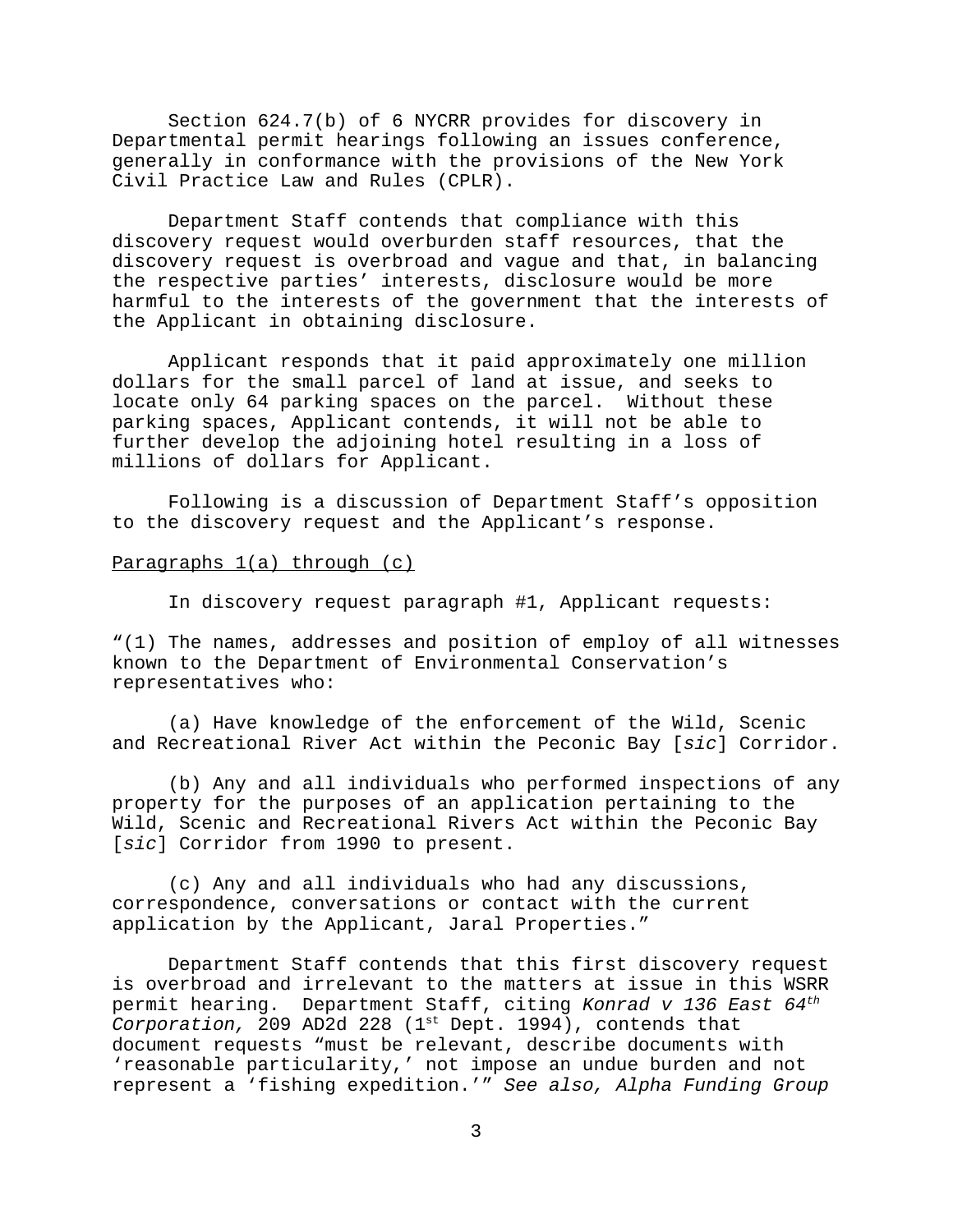*v Continental Funding, LLC,* --- N.Y.S.2d ----, 2007 WL 3084868 (N.Y.Sup.), 2007 N.Y. Slip Op. 27431 (Oct. 23, 2007) (document request seeking disclosure of all loans that financial institution closed regardless of whether they included its competitor's former customers was overbroad and palpably improper, and, thus, institution's answer would not be struck for failure to respond to the document request); *Gilman & Ciocia, Inc. v David Walsh,* 845 N.Y.S.2d 124, 2007 N.Y. Slip Op. 08410 (2d Dept., Nov. 7, 2007) (Supreme Court providently exercised its discretion in denying plaintiff's motion to compel defendants to respond to contested discovery in contract action and in granting defendants' motion for protective order with respect to contested demands, where demands at issue were palpably improper in that they sought, inter alia, irrelevant and/or confidential information, or were overbroad and burdensome).

Preliminarily, Applicant's request for discovery is poorly worded, and consequently unclear. As to paragraph (1) of Applicant's request for discovery, Department Staff must identify the names, addresses and position of all witnesses Staff intends to present in this administrative hearing. Beyond that, it appears that Applicant seeks in subparagraphs (1a) and (1b), to have the Department Staff identify any and all persons who have knowledge of enforcement of the WSRR act within the Peconic River Corridor (Applicant erroneously refers to the 'Peconic Bay Corridor'), or who performed inspections of any properties for purposes of a WSRR permit review. Whether Applicant intends that "any and all persons" is limited to "witnesses" is unclear. Nonetheless, I agree with Department Staff that these requests are overbroad and unduly burdensome. Department Staff's motion for protective order is granted with respect to discovery request (1a) and (1b).

However, in request (1c), Applicant seeks identification of witnesses including "any and all individuals who have had any discussions, correspondence, conversations, or contact with the current application by the Applicant, Jaral Properties." Notice for Discovery and Inspection. This request is limited in scope to the current permit application under review. I direct Department Staff to comply with this discovery request, limited so that Department Staff must identify only those individuals who have reviewed this permit application or who have written or received correspondence pertaining to this permit application. Further, Department Staff must indicate whether any such persons are potential Department Staff witnesses in this matter.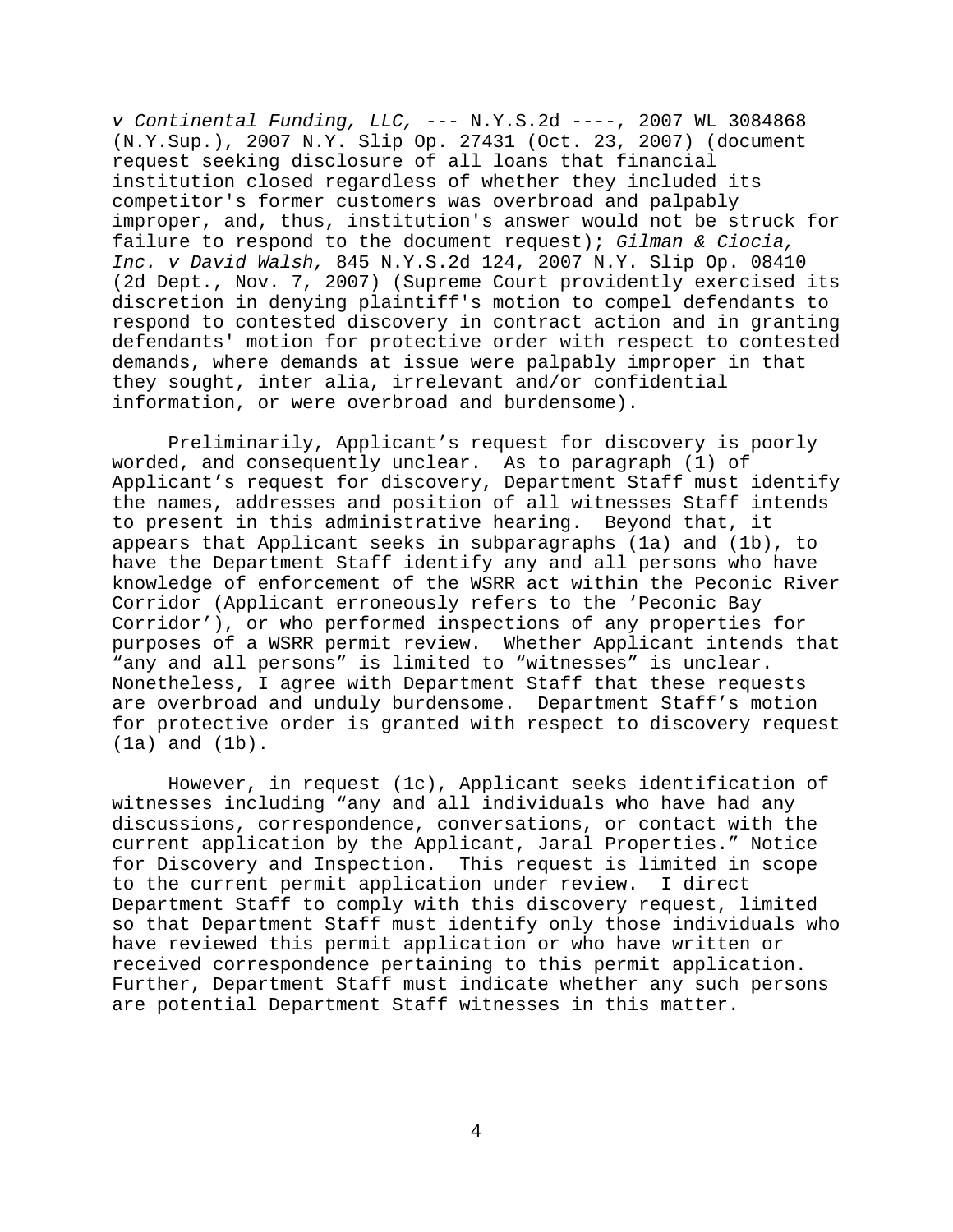## Paragraph 2 and 3

Department Staff contends that it already has provided these documents to Applicant in response to an earlier discovery request dated October 26, 2006. Department Staff offers to provide the material a second time, if requested by Applicant. No protective order is sought with respect to discovery request paragraphs #2 and #3.

#### Paragraph 4

Applicant seeks all documents pertaining to (a) enforcement of the WSRR Act within the Peconic River Corridor from 1990 to present; and (b) any instructions or directives with regard to the WSRR Act within the Peconic River Corridor from 1990 to present, in general. Applicant cites several cases for the general proposition that pursuant to Public Officers Law (POL) Article 6, Freedom of Information Law (FOIL), the Legislature enacted FOIL to provide the public with a means of access to governmental records in order to encourage public awareness and understanding of and participation in government and to discourage official secrecy. *Matter of Beechwood Restorative Care Center v N.Y.S. Dept. of Health,* 5 NY3d 435, 440 (2005) (*additional citations omitted).* But Applicant has made a discovery request pursuant to 6 NYCRR Part 624, not a FOIL request.

Nonetheless, to the extent that responsive documents are promulgated Departmental "instructions and directives," Department Staff asserts that the Department's policy and guidance documents are available to the public at the Department's webpage. No protective order is sought with respect to discovery request paragraph #4 pertaining to promulgated Departmental "instructions and directives." Department Staff is directed to provide Applicant with the web address(es) for webpages containing responsive policy and guidance or in the alternative, provide copies of responsive policy and guidance documents to Applicant.

However, to the extent responsive documents are intra-agency communications, Department Staff cites *Cirale v 80 Pine Street Corp.*, 35 NY2d 113, 359 NYS2d 1, 316 NE2d 301 (1974) for the proposition that disclosure would be more harmful to the interests of the government than the interests of the party seeking the information, and on balance, the overall public interest would be better served by non-disclosure. In elaborating on this point, Department Staff explains that disclosure of intra-agency documents would have a chilling effect upon the Department's policy making process; that if such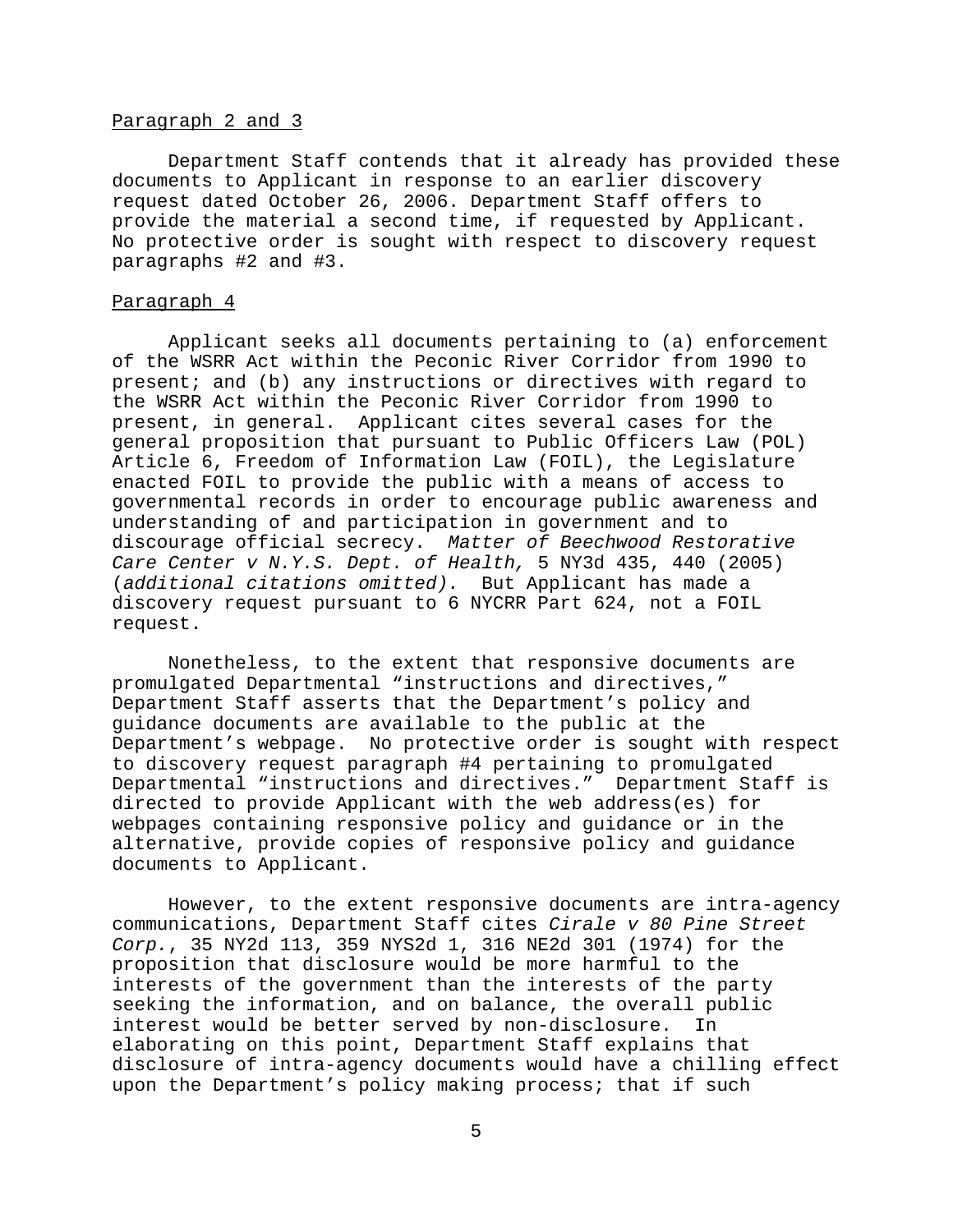documents were subject to discovery, then Department staff would be disinclined to discuss alternative or opposing opinions or fully discuss possible options or scenarios in their review of particular projects, hobbling regulatory functioning to the detriment of the greater public interest.

As presented by Department Staff in the abstract, without viewing any particular contested documents *in camera* and not knowing between what persons the communication occurred, I am unpersuaded that the public interest privilege applies in these circumstances. Nonetheless, to the extent that this request pertains to intra-agency documents, I agree with Department Staff that the request is overbroad and vague, amounting to a "fishing expedition", and further, that compliance with the request would be unduly burdensome to Department Staff's limited resources. *Konrad, supra.* Department Staff's request for protective order is granted with respect to intra-agency documents responsive to Applicant's discovery request paragraph #4.

#### Paragraphs 5 and 6

Department Staff states it has already responded to these requests through Applicant's earlier discovery request dated October 26, 2007. No protective order is sought with respect to discovery request paragraphs #5 and #6.

# Paragraph 7

Applicant requests copies of "any and all engineering reports, impact statement or environmental reviews of any kind, pertaining to the Peconic Bay from 1990 to present." Department Staff contends that the request is not relevant to the permit application proceeding and moreover, that Department Staff is not required to perform Applicant's research.

Again, even assuming the request pertains to the Peconic River Corridor, in which the project is located, rather than Peconic Bay, this request is, on its face, overbroad and reasonably characterized as a "fishing expedition." Department Staff's request for protective order is granted with respect to Applicant's discovery request paragraph #7.

#### Paragraph 8

In this paragraph, Applicant requests copies of "[a]ny releases, and any other type of settlement agreements between DEC and any other permit applicant, owner or party within the Wild, Scenic and Recreational River Act, within the Peconic Bay Corridor from 1990 to present." Again, Department Staff contends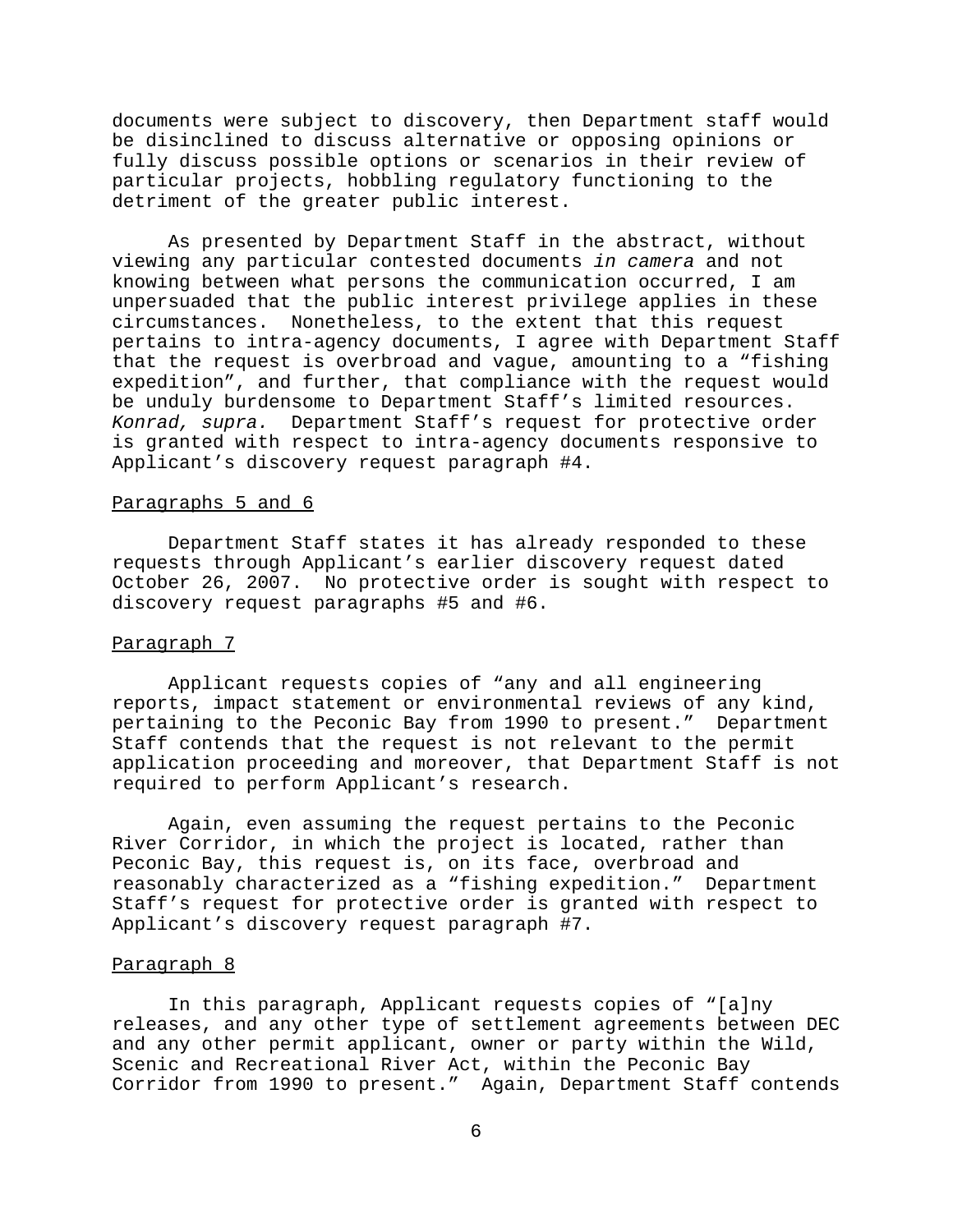that this request lacks specificity, is overbroad and vague and that compliance would impose an undue burden upon Department Staff. Department Staff's request for protective order is granted with respect to Applicant's discovery request paragraph #8.

## Paragraphs 9 and 11

In these paragraphs, Applicant seeks documents that Department Staff plans to use as evidence at hearing. Department Staff responds that it is not yet fully prepared to go to hearing in this case, and therefore, is unable to respond at present. In setting a hearing schedule in this matter, I will address these requests further or Applicant may renew these requests at that time.

#### Paragraph 10

Applicant's request #10, without explanation, seeks a "[c]opy of the DEC inspector's disciplinary history, if any." Department Staff states that this request is "totally irrelevant, not material or necessary and has no bearing on any issue in this current permit hearing." Department Staff's request for protective order is granted with respect to Applicant's discovery request paragraph #10.

# Paragraph 12

Applicant seeks "[a]ny correspondence, memoranda, e-mails or other writings with regard to enforcement of the Wild, Scenic and Recreational River Act within the Peconic Bay Corridor from 1990 to present from Mr. Steve Lorence, Mr. Ray Cowan or any other employee of the DEC." Again, Department Staff asserts that this request is overbroad and vague and that compliance would impose an undue burden upon Department Staff, stating that "[t]hese type of writings are not kept in any one area. It would take a [sic] expansive Department resources [sic] respond to this one request, if it were even possible to locate the requested information which spans back almost 17 years." Department Staff's request for protective order is granted with respect to Applicant's discovery request paragraph #12.

As Department Staff has stated during the issues conference, WSRR permit applications are reviewed on an *ad hoc*, case-by-case basis. Site conditions inevitably will vary even between nearby properties within the Peconic River Corridor. It follows that for sites to be considered the same, one would have to show the same exact conditions exist in all respects. *Compare, Matter of*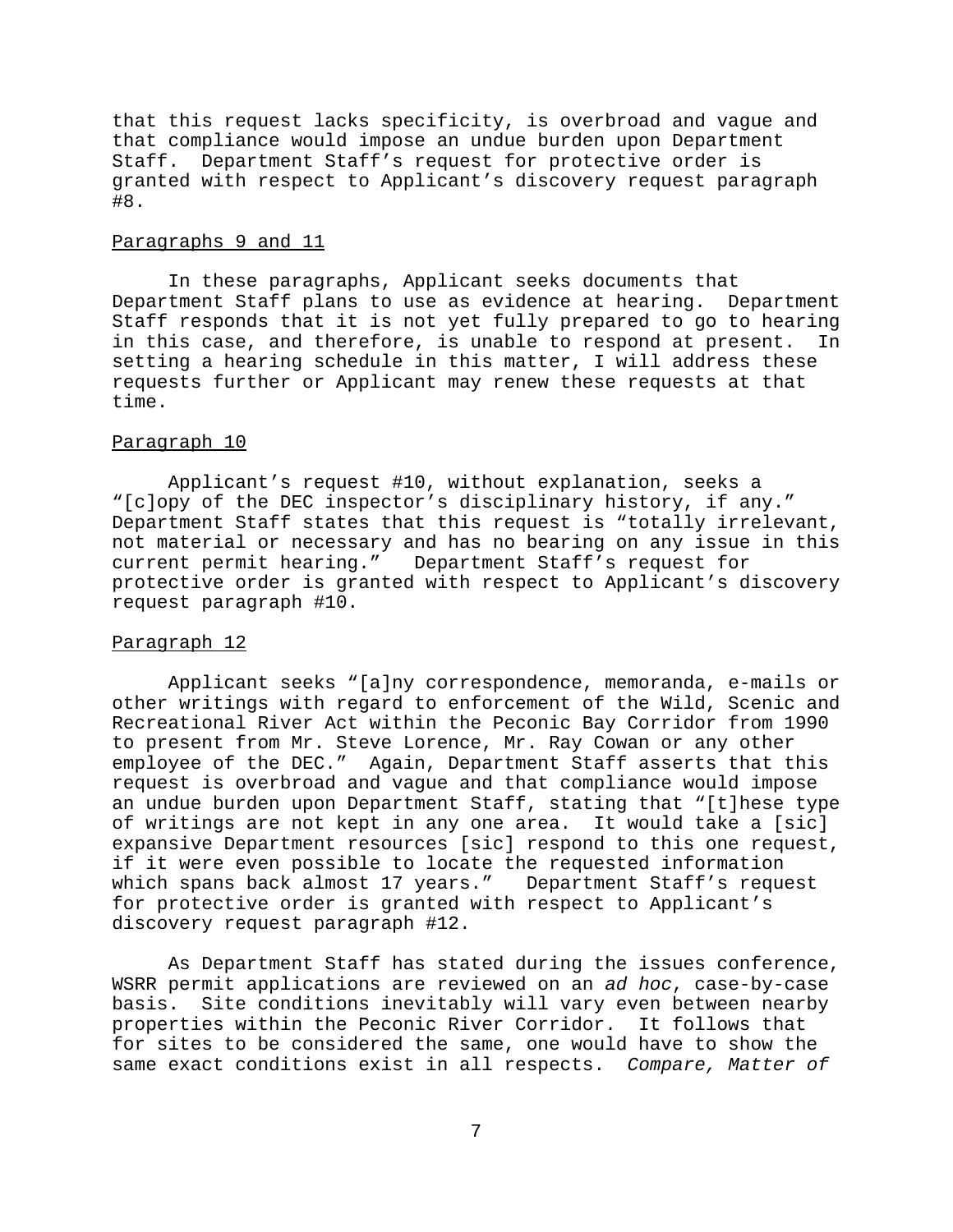*Brian Zazulka,*1 Commissioner Decision, December 27, 2004, 2004 WL 3048988 (N.Y.Dept.Env.Conserv.), *affirmed on judicial review,* 25 AD3d 719 (2nd Dept. 2006*).* Therefore, only if the Applicant can show that another site is the same in all respects, would such a comparison be relevant.

In sum, WSRR determinations are case-by-case decisions based upon compliance with the statutory and regulatory requirements of ECL Article 15, Title 27 and 6 NYCRR part 666. The determination whether to grant this permit (and variance) necessarily focuses on whether this Applicant has demonstrated compliance with the statutory and regulatory requirements of ECL Article 15, Title 27 and 6 NYCRR part 666, which is the proper subject of the anticipated hearing.

## **RULING SUMMARY**

The issue of whether materials are subject to discovery, is separate and distinct from whether any of the material is admissible as evidence at hearing. Standards for scope of discovery necessarily are broader than standards for admission into evidence. Nonetheless, Department Staff has identified legitimate concerns about the scope of this discovery request and the Staff resources necessary to comply with such a request.

In balancing these concerns, I have grant limited discovery to the Applicant on some requested items, while granting Department Staff's motion for protective order for other requests, as follow:

Paragraph 1: Department Staff's motion for protective order is granted with respect to discovery request  $(1)(a)$  and  $(1)(b)$ ; these requests are overbroad and unduly burdensome. However, regarding discovery request  $(1)(c)$ , I direct Department Staff to comply with this discovery request, limited so that Department Staff must identify only those individuals who have reviewed this permit application or who have written or received correspondence pertaining to this permit application. Further, Department Staff must indicate whether any such persons are potential Department Staff witnesses in this matter.

Paragraph 2 and 3: Department Staff contends that it already has provided these documents to Applicant in response to an earlier discovery request dated October 26, 2006. Department Staff offers

<sup>1</sup> Although *Zazulka* was a freshwater wetland case, the principle regarding comparison of an applicant's site to other sites applies as well to WSRR permit review.